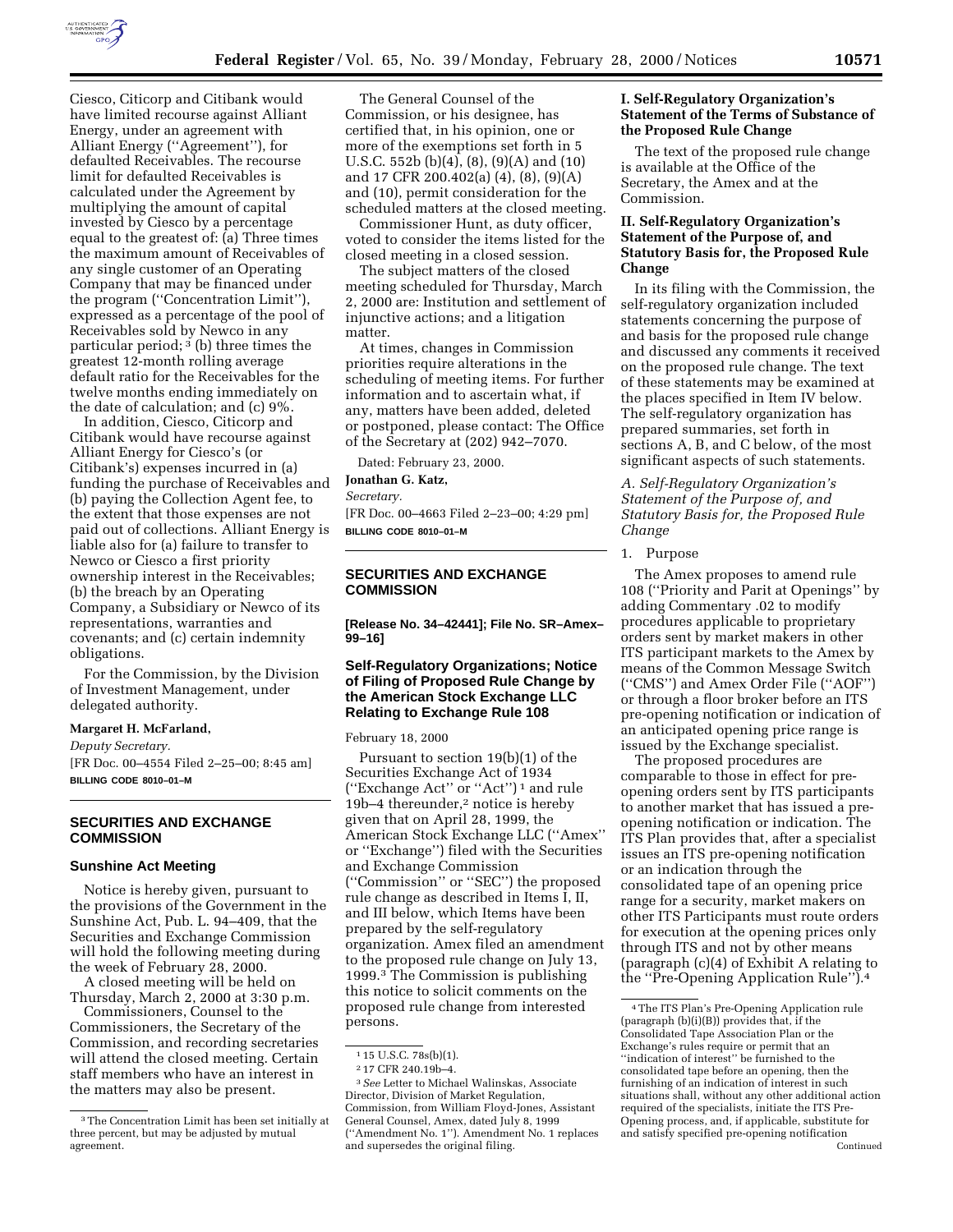The execution of such orders is subject to the provisions of Exhibit A of the ITS Plan. Current pre-opening procedures on the Amex, however, allow market makers on other ITS participant markets to enter orders into CMS and AOF or through a floor broker for their own account *before* an indication or ITS preopening notification is issued, and to then received an execution in full at the opening price (or the re-opening price following a halt or suspension in trading). This contrasts with ITS Plan procedures that would apply if the order were entered *after* the indication or pre-

Opposed Rule 108, Commentary .02 would set forth procedures that apply to an order for the account of market makers on another ITS participating market center entered on the Exchange before the Amex specialist issues an ITS pre-opening notification or an indication through the consolidated tape. Paragraph (a) would provide that the Amex specialist would not be required to execute such orders if they would add to the imbalance at the opening or reopening, but the specialist could execute all or part of such orders in his or her discretion, and any portion not executed at the opening or reopening would be canceled. Paragraph (b) would provide that, if such orders would offset the imbalance, the specialist may take or supply as principal 50 percent of the imbalance at the opening price, rounded up or down to avoid allocation of odd-lots. Where orders have been received from more than one market maker, the Amex specialist would allocate the remaining imbalance among them in proportion to the amount that each obligated itself to take or supply. For purposes of paragraph (b), multiple market makers, in the same security in the same market would be deemed to be a single market maker. 5 Paragraph (d) provides that

(C) *Allocation of Imbalances*—Whenever preopening responses from one or more responding market makers include obligations to take or supply as principal more than 50 percent of the opening imbalance, the Exchange specialist may take or supply as principal 50 percent of the imbalance at the opening price, rounded up or down as may be necessary to avoid the allocation of odd lots. In any such case, where the pre-opening response is from more than one responding market maker, the specialist shall allocate the remaining imbalance

proprietary orders from market makers in other ITS participant markets shall be marked and identified as such.

Orders originating from a market maker on another ITS Participant can add to the imbalance of buy or sell orders at openings or reopenings, and satisfying such orders in full can significantly increase the burden and market risk of the Amex specialist. (Openings and reopenings in Amex securities are virtually always conducted by the Amex specialist, rather than regional exchange specialists or over-the-counter market makers.) Even when orders of market makers in the other ITS participant markets offset the imbalance, the Amex specialist is subject to additional market risk if such specialist is foreclosed from participating in the opening by the need to accommodate the orders.

In order to facilitate orderly openings and reopenings in a manner similar to procedures for openings and reopenings in the ITS Plan, the Exchange proposed to treat the orders of market makers in other ITS participant markets entered prior to an indication or pre-opening notification in a manner comparable to the manner such orders would be handled pursuant to the ITS Plan if they were entered after an indication or preopening notification. Orders of market makers in other ITS participant markets would be executed in accordance with current procedures if the Amex specialists fails to issue a notice or indication before the opening or

The following examples illustrate the operation of the proposed rule and its benefits. Assume under the current procedures that prior to the opening, the Amex specialist is long 50,000 shares and receives customer orders to sell 25,000 shares at the market. The Amex specialist in this example opens the stock down a quarter point and takes the 25,000 shares into inventory. Now assume that market maker in another

(D) *Treatment of Obligations to Trade*—In receiving a pre-opening response, an Exchange specialist shall accord to any obligation to trade as agent included in the response the same treatment as he would to an order entrusted to him as agent on the Exchange at the same time such obligation is received.

(E) *Responses Increasing the Imbalance*—An Exchange specialist shall not reject a pre-opening response that has the effect of further increasing the existing imbalance for that reason alone.

ITS participant market sends an order to the Amex to sell 10,000 shares for its principal account. The Amex specialist now has orders to sell 35,000 shares at the market and, due to the increased selling pressure, opens the stock down half a point and takes all 35,000 shares into inventory. As a result of the increased size of the sell side order imbalance, the customer orders on the Amex receive an inferior fill to what they would have received if the specialist did not have to execute the principal order of the market maker.

Under the Exchange's proposed procedures, if the Amex specialist sends an ITS pre-opening notification or indication, the specialist would not be required to execute the 10,000 share principal order from the market maker that added to the 25,000 share sell side imbalance. As a result, the customer orders on the Amex would receive a better execution than under the current procedures where the specialist is required to accommodate the interest of the market maker. Under the proposed procedures, the customer sell orders on the Amex in the example would be executed down a quarter point from the prior close rather than down a half a point as they would be under the current procedure. The Amex specialist, moreover, would not acquire the additional 10,000 shares of inventory, leaving him or her better able to accommodate additional sell side interest.

Similar benefits would accrue to investors in situations where the orders of market makers in other ITS participant markets offset the imbalance. Assume in this hypothetical that the specialist is short 50,000 shares and receives customer orders to sell 25,000 shares at the market prior to the open. In this example, the specialists normally would be willing to buy 25,000 shares down an  $\frac{1}{8}$  from the prior close to partially cover the short position. Now assume that a market maker in another ITS participant market sends a principal order to the Amex to buy 20,000 shares. Under the present procedures, the market maker order would be executed in full, and the specialist would be entitled to only 5,000 shares, reducing his or her ability to accommodate subsequent buy side interest since the specialist already has a substantial short position in the stock. Under the Exchange's proposal, however, if the specialist sent an ITS pre-opening notice or an indication, the specialist and market maker would be entitled to buy 12,500 shares. The Exchange does not believe that its proposed rule change will create any disincentive for specialists to send ITS

requirements in the Pre-Opening application Rule. These provisions are also included in Amex Rule  $232(b)(i)(B)$ .

<sup>5</sup>These provisions are comparable to those in the ITS Plan, Exhibit A, Paragraph (b)(ii)(c)–(E). *See also* Amex Rules 232(b)(ii)(c)–(E), NASD Rule 5240(f)–(h), NYSE Rule 15(c)(ii)(C)–(E), CHX Chapter XXXI Section 3(a)(II)(C)–(E), CSE Rule 14.3(f), (h) & (i), PCX Rule  $5.20(b)(8)(ii)(C)$ –(E), and Phlx Rule  $2000(c)(ii)(C)$ –(E). The ITS Plan establishes the following protocol for the execution of ITS commitments received after a pre-opening notification or indication:

<sup>(</sup>which may be greater than 50 percent if the specialist elects to take or supply less than 50 percent of the imbalance) among them in proportion to the amount each obligated himself to take or supply as principal at the opening price in his pre-opening response, rounded up or down as may be necessary to avoid the allocation of odd lots. For the purpose of this paragraph (b), multiple responding market makers in the same Eligible Listed Security in the same Participant market shall be deemed to be a single responding market maker.